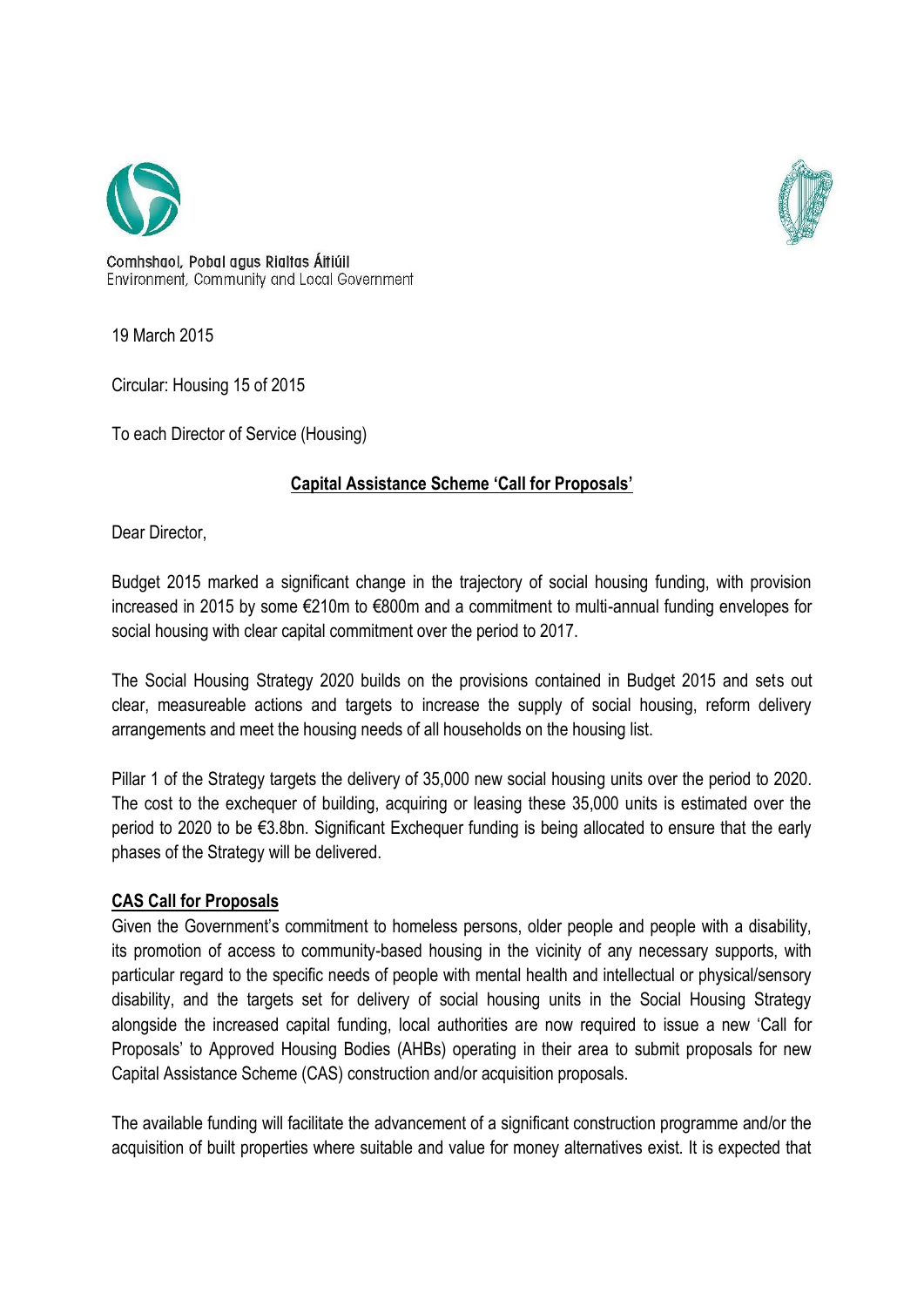some recoupable expenditure will be incurred in 2015, however it is foreseen with larger build projects that the bulk of the investment will be expended and recouped in 2016 and 2017.

The work completed recently by your local authority on the targets for delivery under the Social Housing Strategy up to the end of 2017 which included a consideration of proposals for the CAS, should inform your local authority on the scale of the proposals now required from you in relation to this Call.

#### **Action now required**

Local authorities should place appropriate notices on their websites and in local newspapers as soon as possible in relation to this Call for Proposals. The Irish Council for Social Housing (ICSH) and the National Building Co-operatives (NABCo) will alert affiliated AHBs to the call for proposals.

Proposals should in all cases reflect actual housing need as identified in the latest Housing Needs Assessment, and should be cost effective and sustainable. In issuing a call for proposals, local authorities should broadly identify the accommodation requirements and location of need within their area. AHBs should be requested to identify suitable properties/sites and complete a preliminary appraisal with sufficient information to enable the Local Authority to assess the project.

In working to identify the nature and extent of housing needs for people with specific accommodation requirements within their administrative areas, local authorities should consult appropriately with local inter-agency/co-ordinating groups that deal with issues straddling housing and special need, such as the Housing and Disability Steering Groups and should have regard to policies such as the National Housing Strategy for People with a Disability 2011-2016.

## **Priority of proposals**

Authorities are asked to submit a list of **prioritised** proposals (no more than 10) on the attached template (Appendix 1) to the Department for consideration for funding. Having regard both for the necessity to promote sustainable communities and to foster mixed tenure developments, and for ease of delivery, priority will be given to more modest developments of 10 - 16 dwellings, except in larger urban areas, where slightly larger developments may be appropriate.

The criteria to be used by local authorities in assessing the proposals should include:

- 1. All applications must comply with the terms and conditions of the Capital Assistance Scheme as set out in Memorandum VCU: 2/02 and Circular VHU: 2/08;
- 2. The extent to which the proposals address the housing need as identified in the HNA;
- 3. Deliverability within the timescales envisaged, i.e. substantially completed and funding drawn down by November 2017 at the latest;
- 4. Projects should be in a position to progress without delay following funding approval, with some recoupable expenditure to be incurred in 2015;
- 5. Value for Money Proposals must be cost effective and fit-for-purpose<sup>1</sup> and will be required to demonstrate sound Capital Appraisal and proper Financial Management and Procurement in

**<sup>.</sup>**  $<sup>1</sup>$  Design guidance is available in the Department's publication "Quality Housing for Sustainable Communities"</sup>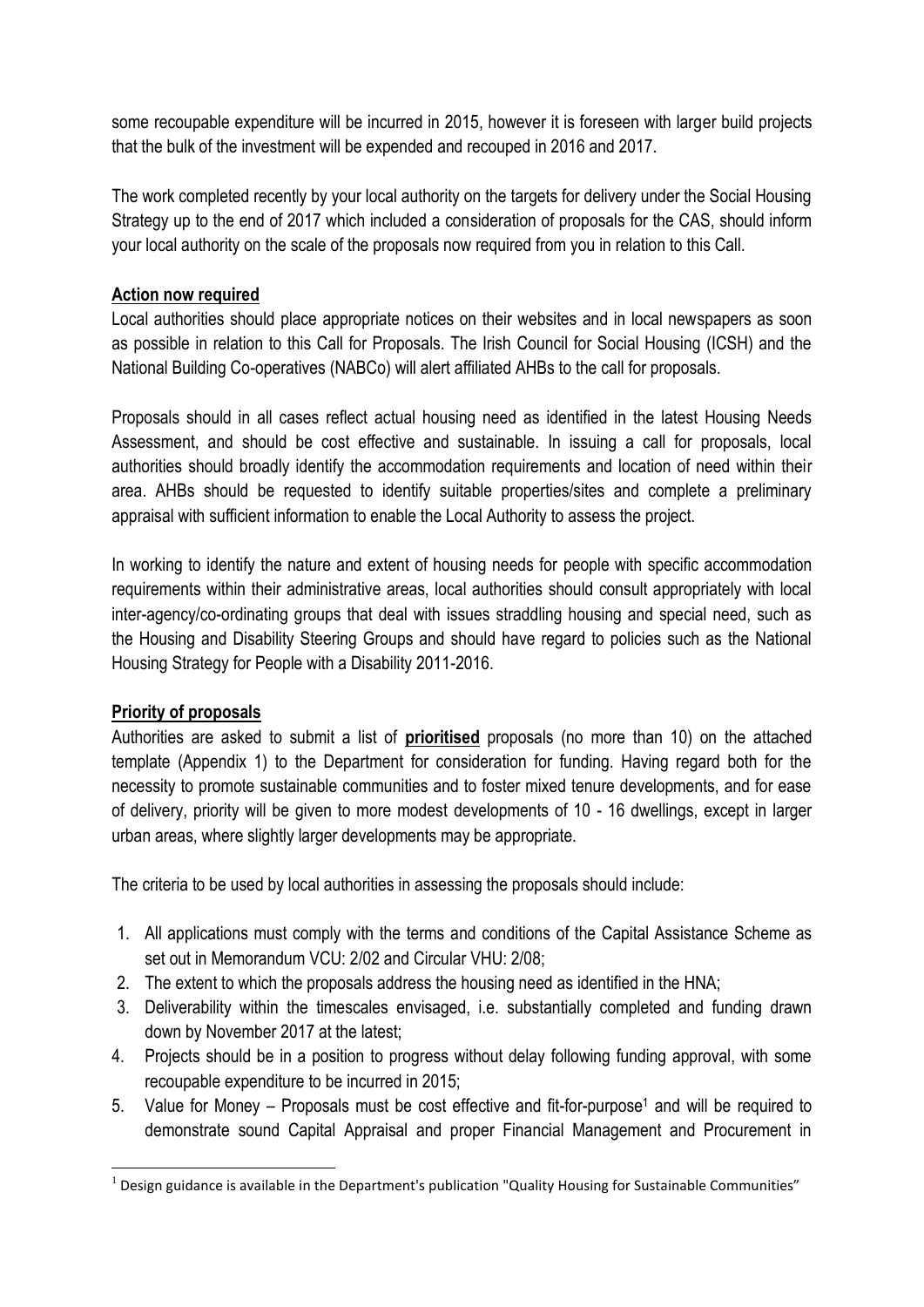compliance with Department of Public Expenditure and Reform's Public Spending Code (see [http://publicspendingcode.per.gov.ie/wp-content/uploads/2012/09/The-VFm-Code-except-D-03-](http://publicspendingcode.per.gov.ie/wp-content/uploads/2012/09/The-VFm-Code-except-D-03-Print-Version.pdf) [Print-Version.pdf\)](http://publicspendingcode.per.gov.ie/wp-content/uploads/2012/09/The-VFm-Code-except-D-03-Print-Version.pdf) and Capital Works Management Framework (see [http://constructionprocurement.gov.ie/capital-works-management-framework/\)](http://constructionprocurement.gov.ie/capital-works-management-framework/);

- 6. In the event that previously submitted schemes are being considered for re-submission it is imperative that their suitability is re-considered on the grounds of need, ease of delivery and value for money prior to re-submission;
- 7. The availability of unfinished housing developments in the vicinity to meet the housing need should be considered.

## **Rents**

**.** 

As part of the appraisal process by local authorities, CAS proposals must take cognisance of rent consideration to ensure that an economic rent is put in place and included within the project appraisal at inception. In this regard, AHBs should submit proposed rents for the dwellings to the local authority (part 9.6 Memorandum VHU 2/02) with details of the costs which make up the calculated rent. This should include provisions for management, repairs and maintenance including sinking fund, arrears, voids, insurance, and any relevant related borrowing costs, etc.

Importantly, prior to the completion of the project local authorities should ensure that agreement on the calculation of an economic rent is in place.

## **Promotion of independent living**

As set out in Memorandum VHU2/02 (Part 4.9) on the voluntary and co-operative funding schemes, the CAS is not intended for the provision of residential care or nursing home type accommodation; henceforth the provision of accommodation in centres deemed as designated centres under HIQA or where residents cannot hold an individual tenancy agreement, will not qualify for funding under CAS.

Where the proposed specialised housing is to be provided in conjunction with a care element, approval should be contingent on a firm funding commitment from the relevant agency or body. There should be prior consultation with the relevant agency regarding provision of personal, social or community supports. In addition, AHBs should be required to confirm that if the required support funding were not available, how else the dwellings could be utilised.

Where 100% funding is provided, all tenants must be drawn from the local authority housing waiting list. Local authority nominations should be made in accordance with their allocations scheme as per the Social Housing Allocation Regulations 2011 - Circular Housing 28/2011 refers.

## **Compliance with Voluntary Regulatory Code**

The Department, in consultation with the AHB sector, has developed an enabling regulatory framework that provides support and assurance both to the sector itself and to its external partners as it takes on an expanded role in social housing provision. The framework is based on a Voluntary Regulation Code

<http://www.environ.ie/en/Publications/DevelopmentandHousing/Housing/FileDownLoad,1979,en.pdf>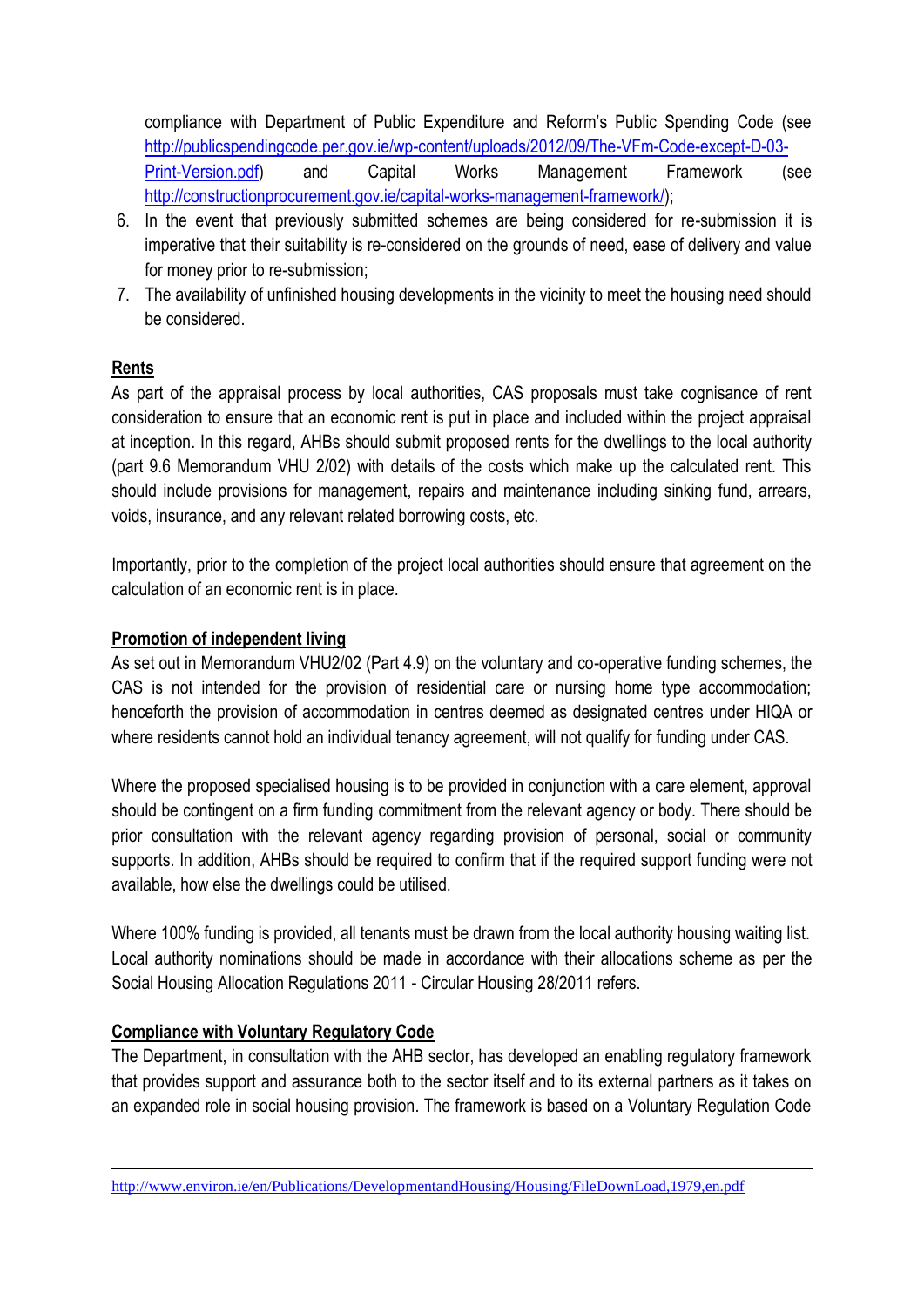and a Regulation Office has been established in the Housing Agency to manage implementation of the new regulatory framework and to develop the Framework further.

Only those AHBs who have signed up to the Voluntary Regulation Code will be eligible for funding under this CAS Call for Proposals and furthermore, funding should be prioritised to AHBs that have not only signed up the Voluntary Regulation Code, but have demonstrated a commitment to good governance and sound management by being compliant with the Code in areas such as having submitted returns where required.

In order to sign up to the Code, each AHB is required to sign a Charter of Commitments and submit it to the Regulation Office in the Housing Agency. The Regulation Office provides support for anyone that has queries on signing up, or who wants to discuss the Code in more detail. The Regulation Office can be contacted by email at [regulation@housing.ie](mailto:regulation@housing.ie) or by phone at 01 6564170. The list of Approved Housing Bodies signed up to the Voluntary Regulation Code is available on the Housing Agency's website at [www.housing.ie/Regulation/AHBs-Signed-Up-to-Voluntary-Regulation/A-Z-Organisation-](http://www.housing.ie/Regulation/AHBs-Signed-Up-to-Voluntary-Regulation/A-Z-Organisation-Listing)**[Listing](http://www.housing.ie/Regulation/AHBs-Signed-Up-to-Voluntary-Regulation/A-Z-Organisation-Listing)** 

#### **Ethical Framework and Disclosure of Interest**

Circular: Housing 5/2014 outlined detail in relation to compliance with the National Code of Conduct for Local Authority Employees, which is set out in the Local Government Act, 2001. Local Authorities are reminded to make themselves familiar with the Code and the requirement for the adherence to the Code and the contents of Part 8 of Memorandum VHU2/02.

Local authorities may require AHBs to submit a declaration relating to any pecuniary or other beneficial interest by an employee or person connected in the case of any property being acquired or contract undertaken with funding provided under CAS. The Local Government Audit Service will have due regard to requirements of the Local Government Act 2001 in auditing the accounts of local authorities.

#### **Timeframe**

Local Authorities are required to complete their assessment/appraisal of the proposals received and to submit a prioritised list of proposals, on Appendix 1 attached, to the Department for consideration, no later than **29 April 2015**. To this end, authorities should advertise the 'Call for Proposals' as soon as possible and establish a firm timeframe for the receipt of proposals from AHBs in response to this 'Call'.

#### **Deadline for receipt of Completed templates**

Please complete the attached Template at Appendix 1 (an electronic version of Template will issue if requested). Priority No.1 should be afforded to the project most suitable for inclusion in the CAS, based on the criteria set out above. Two or more projects should not be given the same priority rating. Please return completed template electronically to [vshousing@environ.ie](mailto:vshousing@environ.ie) by **29 April 2015**.